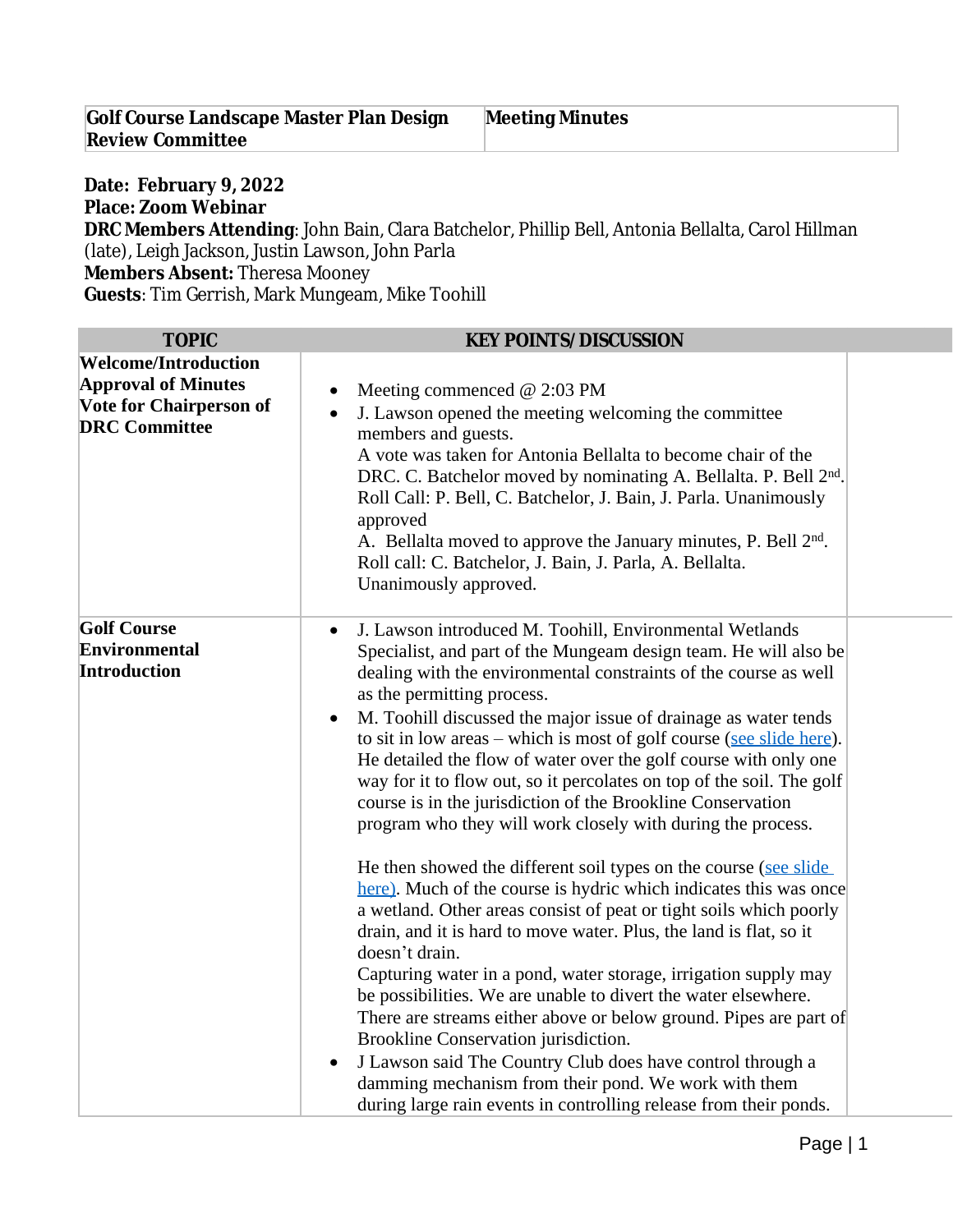|                                                  | He shared a Google Map of the 18 <sup>th</sup> hole to show drainage<br>patterns. Sand lines are where sand had been put into the ground<br>with a 2" pipe associated with each line. Sand acts as a conduit<br>for surface water to get down into the pipes. This is a typical<br>method for draining flat athletic fields<br>M. Toohill shared a watershed map of the course that shows<br>$\bullet$                                                                                                                                                                                                                                                                                                                                                                                                                                                                                                                                                                                                                                                                                                                                                                        |
|--------------------------------------------------|-------------------------------------------------------------------------------------------------------------------------------------------------------------------------------------------------------------------------------------------------------------------------------------------------------------------------------------------------------------------------------------------------------------------------------------------------------------------------------------------------------------------------------------------------------------------------------------------------------------------------------------------------------------------------------------------------------------------------------------------------------------------------------------------------------------------------------------------------------------------------------------------------------------------------------------------------------------------------------------------------------------------------------------------------------------------------------------------------------------------------------------------------------------------------------|
| <b>Tree/Vegetation</b><br><b>Management Plan</b> | where water comes from that gets onto the flat course.<br>T. Gerrish shared the Tree/Vegetation Management Plan with<br>٠<br>two outlined areas: Forest Area: There are some forested areas<br>we will work into the plan. He presented photos of different<br>greens to show how we can prosper and use the forested areas.<br>Linear Trees: They do not offer any benefit. A view of 15 <sup>th</sup><br>fairway shows linear trees. Shade is important to the golf course,<br>but good turf needs sunlight (12 <sup>th</sup> green). Tree roots impact<br>ability to grow turf, impacts play. There has been a selective tree<br>removal plan in process for sunlight and quality of tree issue.<br>Looking at streams and ditches help with water quality and<br>habitat and to plant some interesting species. The parking lot has<br>opportunities for controlling water and adding aesthetic value.<br>Wayne Stiles did a significant job landscaping with his planting<br>plan. We may want to emulate his grouping of trees, etc.<br>Tree Groupings visual help separate the holes, provide safety.<br>With climate change, we should look at mid-Atlantic trees for |
|                                                  | groupings. Northern New England species will be having a hard<br>time.<br>Stately Trees: Add a lot to the scale of the experience of being in<br><b>Brookline</b><br>C. Hillman asked could a program be developed for people<br>$\bullet$<br>contribute to buying a tree? Has the Hemlock disease issue been<br>taken under consideration?<br>T. Gerrish acknowledged the Hemlock disease despite treatment,<br>$\bullet$<br>some will need to be removed. Decisions need to be made.<br>J Lawson added we are considering a memorial tree plan.<br>P. Bell asked if there any invasive species that have been causing<br>damage to the course.<br>M. Toohill responded that there are, but it does not look<br>٠<br>prevalent in Putterham woods.<br>C. Batchelor asked if you are going to identify what trees are a<br>hazard and what should come down.<br>M. Toohill responded that some trees need to come out sooner<br>$\bullet$<br>rather than later. In the wooded areas, we need to determine                                                                                                                                                                     |
|                                                  | educational component or other issues.<br>Antonia stated there will be a phased manner of taking down<br>٠<br>trees and what we take down, and we are adding back to our<br>urban forest and quality of golf course.<br>She asked regarding expanding ponds and wetlands how it will<br>affect trees? Are there any plans for detention basins on site?                                                                                                                                                                                                                                                                                                                                                                                                                                                                                                                                                                                                                                                                                                                                                                                                                       |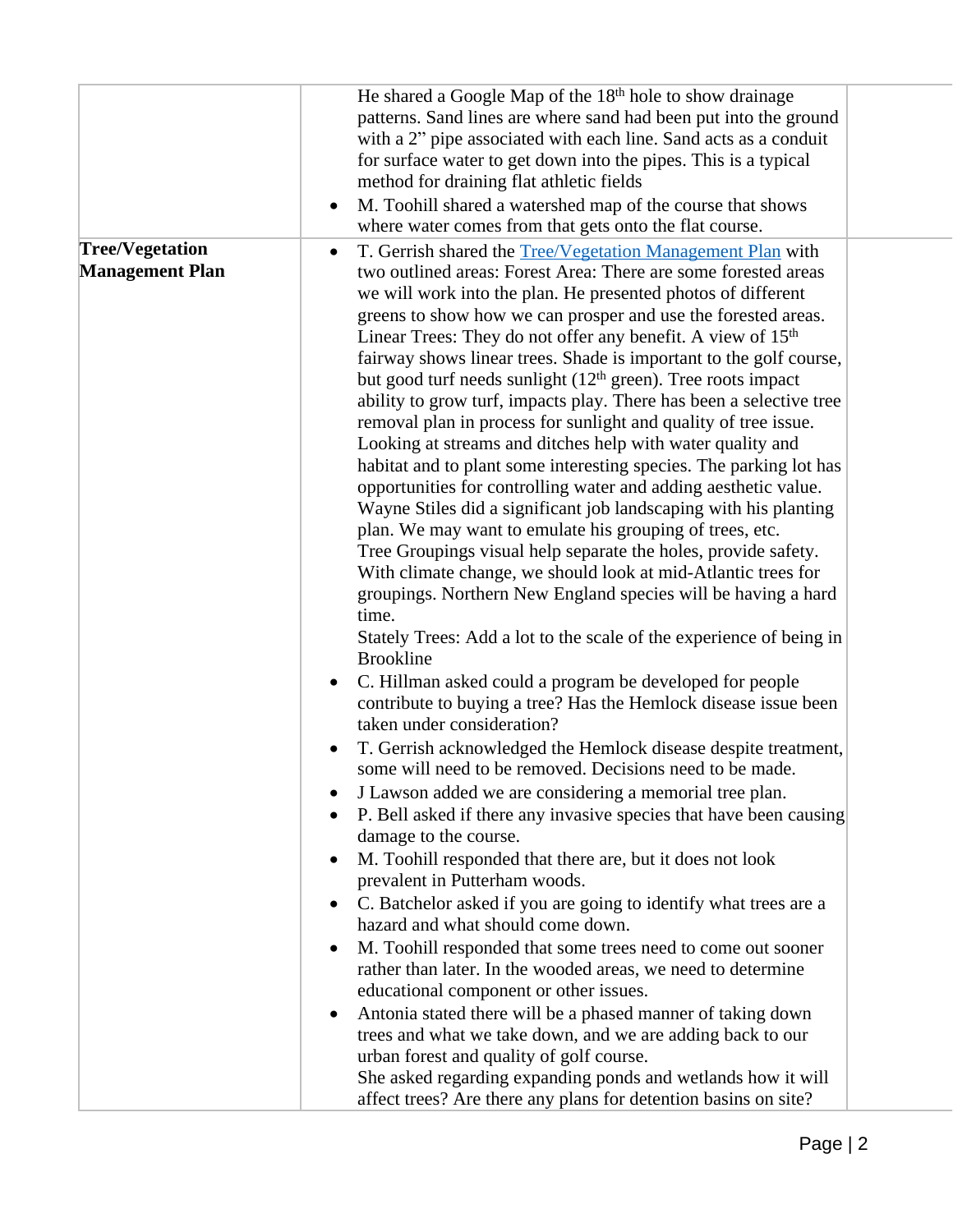|                                   | $\bullet$ | M. Toohill responded that there is limited space but there could<br>be some space above ground but the soil is bad even under<br>parking lot. |  |
|-----------------------------------|-----------|-----------------------------------------------------------------------------------------------------------------------------------------------|--|
| <b>Discussion of Concepts for</b> |           |                                                                                                                                               |  |
|                                   | $\bullet$ | M. Mungeam discussed the US Open Restoration Plan. He listed                                                                                  |  |
| <b>US Open Restoration</b>        |           | tasks that can be done this summer and should not involve                                                                                     |  |
| <b>Phase</b>                      |           | permitting. These fine-tuning jobs would improve playability                                                                                  |  |
|                                   |           | and aesthetics. Tasks would include:                                                                                                          |  |
|                                   |           | Forward tee additions (4, 2, 7, 9, 10, 13, 14)                                                                                                |  |
|                                   |           |                                                                                                                                               |  |
|                                   |           | Tee leveling (5,10,12, 13, 14)                                                                                                                |  |
|                                   |           | Raise and add drainage on left side of #4 fairway                                                                                             |  |
|                                   |           | Approach fairway drainage improvements 3 <sup>rd</sup> hole (will require                                                                     |  |
|                                   |           | permitting and may not be possible)                                                                                                           |  |
|                                   |           | Bunker restorations $(1, 2, 3, 4, 5, 9)$                                                                                                      |  |
|                                   |           |                                                                                                                                               |  |
|                                   |           | Bunkers should be redone every 6 or 7 years                                                                                                   |  |
|                                   |           | Addition of a rear tee on the 16 <sup>th</sup> hole                                                                                           |  |
|                                   |           | Fairway grading/turf improvements $(1, 4, 7, 13, 15)$                                                                                         |  |
|                                   |           | <b>Cost Breakdown Estimates of Concepts</b>                                                                                                   |  |
|                                   |           | Forward Tee Additions \$56K                                                                                                                   |  |
|                                   |           | Tee leveling \$60K                                                                                                                            |  |
|                                   |           |                                                                                                                                               |  |
|                                   |           | Raise & add drainage hole 4 \$50K                                                                                                             |  |
|                                   |           | Gravel Cart Path hole 6 \$12K                                                                                                                 |  |
|                                   |           | Approach Fairway Drainage hole 3 \$8.5K                                                                                                       |  |
|                                   |           | <b>Bunker restoration \$143K</b>                                                                                                              |  |
|                                   |           | New rear tee hole 16 \$25K                                                                                                                    |  |
|                                   |           | Fairway grading/Turf improvements \$5K                                                                                                        |  |
|                                   |           | C. Hillman commented that drainage tubes that have risen up                                                                                   |  |
|                                   | $\bullet$ |                                                                                                                                               |  |
|                                   |           | interfering with play. When and if will they be dealt with?                                                                                   |  |
|                                   |           | M. Mungeam said the $2nd$ phase of the master plan is where all                                                                               |  |
|                                   |           | drainage work will occur.                                                                                                                     |  |
|                                   | $\bullet$ | C. Batchelor asked are you putting this out to bid soon? Does the                                                                             |  |
|                                   |           | US Open money cover these costs?                                                                                                              |  |
|                                   |           |                                                                                                                                               |  |
|                                   |           | • J Lawson responded that these funds do not cover all items on                                                                               |  |
|                                   |           | the list. The US Open budget is \$150K. Mark will revise the list                                                                             |  |
|                                   |           | eventually after committee input. Then we will put it out to bid                                                                              |  |
|                                   |           | pre-US Open.                                                                                                                                  |  |
|                                   |           | A. Bellalta would like to see a site plan where the work is being                                                                             |  |
|                                   |           | done. It may help prioritize work to be done.                                                                                                 |  |
|                                   |           |                                                                                                                                               |  |
|                                   | $\bullet$ | M Mungeam agreed to provide a site plan. He mentioned how                                                                                     |  |
|                                   |           | some clubs choose to work all in one area of the course or take                                                                               |  |
|                                   |           | on certain tasks. For example – just do bunkers. None of these                                                                                |  |
|                                   |           | projects will impact future projects.                                                                                                         |  |
|                                   | $\bullet$ | J Parla would like to add to the list adding back tee on 13 to                                                                                |  |
|                                   |           | balance forward tee, a forward tee on 16, redo bunkers on 16.                                                                                 |  |
|                                   |           |                                                                                                                                               |  |
|                                   | $\bullet$ | M. Mungeam stated it will be on masterplan.                                                                                                   |  |
|                                   |           | P. Bell suggested we chip away at the list incrementally so there                                                                             |  |
|                                   |           | is a constant progression.                                                                                                                    |  |
|                                   |           | J. Lawson responded we are looking at how to get bang for buck                                                                                |  |
|                                   |           |                                                                                                                                               |  |